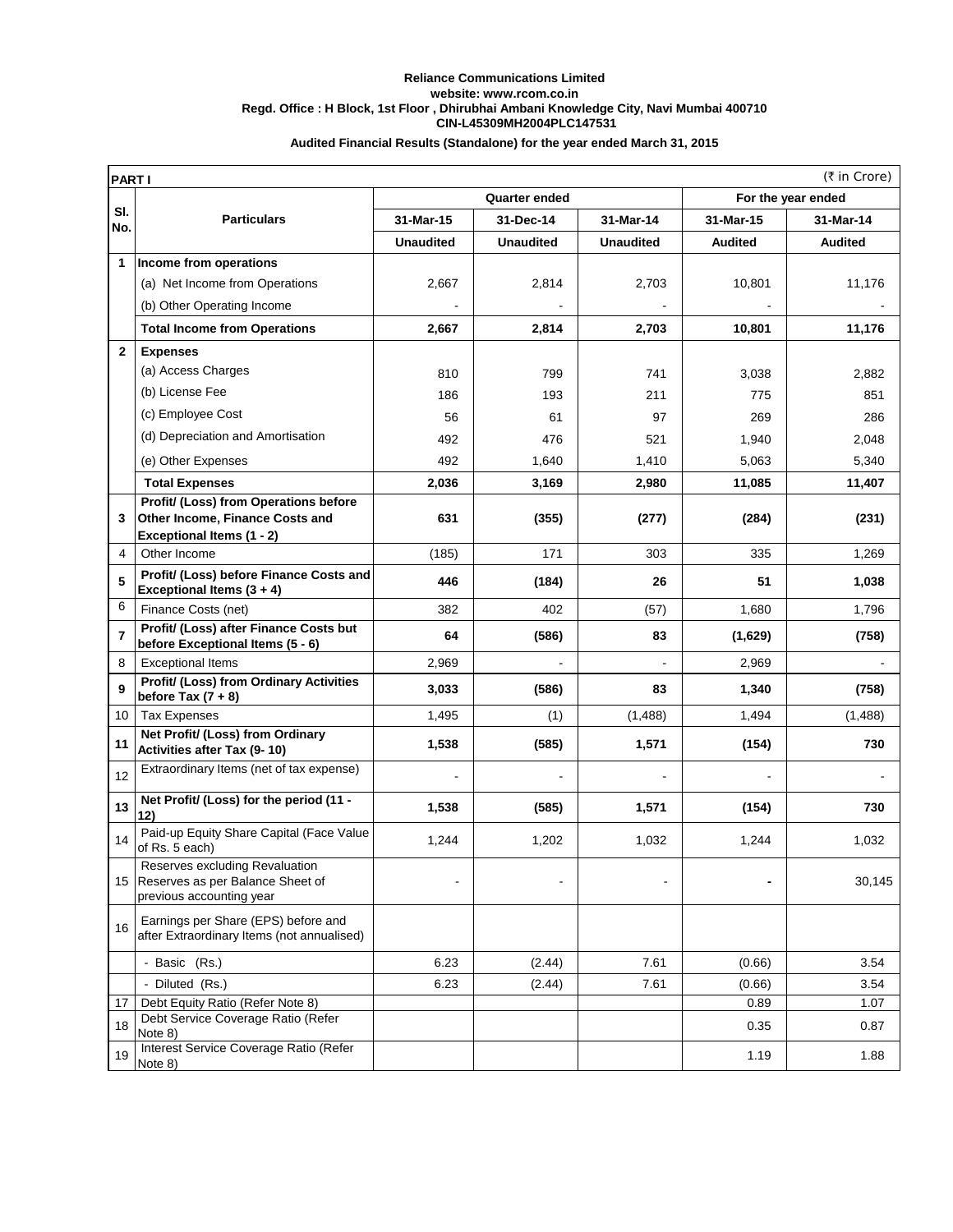|                | <b>PART II</b>                                                                                  |                      |                  |                  |                    |                |  |
|----------------|-------------------------------------------------------------------------------------------------|----------------------|------------------|------------------|--------------------|----------------|--|
|                | <b>Select Information</b>                                                                       |                      |                  |                  |                    |                |  |
| SI.<br>No.     | <b>Particulars</b>                                                                              | <b>Quarter ended</b> |                  |                  | For the year ended |                |  |
|                |                                                                                                 | 31/Mar/2015          | 31/Dec/2014      | 31/Mar/2014      | 31/Mar/2015        | 31/Mar/2014    |  |
|                |                                                                                                 | <b>Unaudited</b>     | <b>Unaudited</b> | <b>Unaudited</b> | <b>Audited</b>     | <b>Audited</b> |  |
| A              | <b>Particulars of Shareholding</b>                                                              |                      |                  |                  |                    |                |  |
| 1              | <b>Public Shareholding</b>                                                                      |                      |                  |                  |                    |                |  |
|                | Number of Shares                                                                                | 100 30 03 901        | 100 30 03 901    | 66 47 17 704     | 100 30 03 901      | 66 47 17 704   |  |
|                | Percentage of Shareholding                                                                      | 40.30%               | 41.75%           | 32.20%           | 40.30%             | 32.20%         |  |
| $\overline{2}$ | <b>Promoters and Promoter Group</b><br>Shareholding                                             |                      |                  |                  |                    |                |  |
|                | (a) Pledged / Encumbered                                                                        |                      |                  |                  |                    |                |  |
|                | - Number of Shares                                                                              | 25 00 00 000         | 19 50 00 000     | Nil              | 25 00 00 000       | Nil            |  |
|                | - Percentage of Shares (as a % of the<br>total shareholding of promoters and<br>Promoter Group) | 16.82%               | 13.94%           | N.A.             | 16.82%             | N.A.           |  |
|                | - Percentage of Shares (as a % of the<br>total share capital of the company)                    | 10.04%               | 8.12%            | N.A.             | 10.04%             | N.A.           |  |
|                | (b) Non-encumbered                                                                              |                      |                  |                  |                    |                |  |
|                | - Number of Shares                                                                              | 123 59 75 844        | 120 43 09 177    | 139 93 09 177    | 123 59 75 844      | 139 93 09 177  |  |
|                | - Percentage of Shares (as a % of the<br>total shareholding of promoters and<br>Promoter Group) | 83.18%               | 86.06%           | 100.00%          | 83.18%             | 100.00%        |  |
|                | - Percentage of Shares (as a % of the<br>total share capital of the company)                    | 49.66%               | 50.13%           | 67.80%           | 49.66%             | 67.80%         |  |

| в | <b>Investor Complaints</b>                     |                             |  |  |
|---|------------------------------------------------|-----------------------------|--|--|
|   | <b>Particulars</b>                             | Quarter ended 31-March-2015 |  |  |
|   | Pending at the beginning of the quarter        | Nil                         |  |  |
|   | Received during the quarter                    |                             |  |  |
|   | Disposed off during the quarter                |                             |  |  |
|   | Remaining unresolved at the end of the quarter | Nil                         |  |  |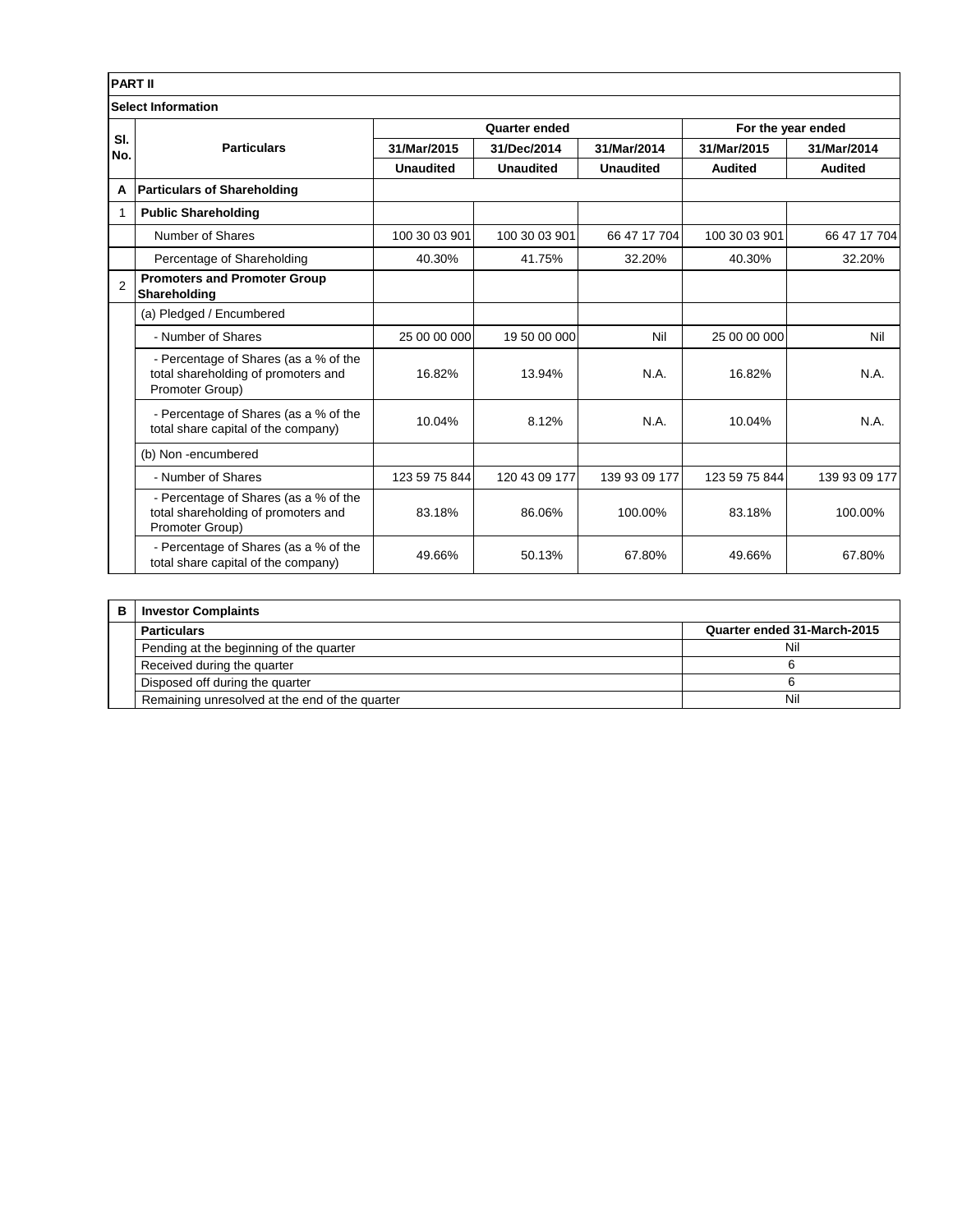|              | (₹ in Crore)<br><b>Standalone Statement of Assets and Liabilities</b> |                |                |  |  |
|--------------|-----------------------------------------------------------------------|----------------|----------------|--|--|
|              |                                                                       | As at          |                |  |  |
|              | <b>Particulars</b>                                                    | 31-Mar-15      | 31-Mar-14      |  |  |
|              |                                                                       | <b>Audited</b> | <b>Audited</b> |  |  |
| A            | <b>Equity and Liabilities</b>                                         |                |                |  |  |
| 1            | <b>Shareholder's Fund</b>                                             |                |                |  |  |
|              | (a) Share Capital                                                     | 1.244          | 1.032          |  |  |
|              | (b) Reserves and Surplus                                              | 34,627         | 30,735         |  |  |
|              | Sub-total - Shareholders' Fund                                        | 35.871         | 31,767         |  |  |
| $\mathbf{2}$ | Non Current Liabilities                                               |                |                |  |  |
|              | (a) Long Term Borrowings                                              | 25,977         | 22,795         |  |  |
|              | (b) Deferred Tax Liabilities (Net)                                    |                |                |  |  |
|              | (c) Other Long Term Liabilities                                       | 43             | 194            |  |  |
|              | (d) Long Term Provisions                                              | 43             | 3,288          |  |  |
|              | <b>Sub-total - Non Current Liabilities</b>                            | 26,063         | 26,277         |  |  |
| 3            | <b>Current Liabilities</b>                                            |                |                |  |  |
|              | (a) Short Term Borrowings                                             | 1,189          | 7,332          |  |  |
|              | (b) Trade Payables                                                    | 4,385          | 2,076          |  |  |
|              | (c) Other Current Liabilities                                         | 6,596          | 5,653          |  |  |
|              | (d) Short Term Provisions                                             | 1,248          | 4,159          |  |  |
|              | <b>Sub-total - Current Liabilities</b>                                | 13,418         | 19,220         |  |  |
|              | <b>Total Equity and Liabilities</b>                                   | 75,352         | 77,264         |  |  |
| в            | <b>Assets</b>                                                         |                |                |  |  |
| 1            | <b>Non Current Assets</b>                                             |                |                |  |  |
|              | (a) Fixed Assets                                                      | 32,963         | 35,154         |  |  |
|              | (b) Non Current Investments                                           | 21,784         | 21,042         |  |  |
|              | (c) Deferred tax assets (net)                                         |                | 1,488          |  |  |
|              | (d) Long Term Loans and Advances                                      | 3,442          | 4,653          |  |  |
|              | (e) Other Non Current Assets                                          | 198            | 228            |  |  |
|              | <b>Sub-total - Non Current Assets</b>                                 | 58,387         | 62,565         |  |  |
| $\mathbf{2}$ | <b>Current Assets</b>                                                 |                |                |  |  |
|              | (a) Current Investment                                                | 638            |                |  |  |
|              | (b) Inventories                                                       | 201            | 269            |  |  |
|              | (c) Trade Receivables                                                 | 1.334          | 1,994          |  |  |
|              | (d) Cash and Cash Equivalents                                         | 572            | 127            |  |  |
|              | (e) Short Term Loans and Advances                                     | 10.861         | 9,375          |  |  |
|              | (f) Other Current Assets                                              | 3.359          | 2.934          |  |  |
|              | <b>Sub-total - Current Assets</b>                                     | 16,965         | 14,699         |  |  |
|              | <b>Total Assets</b>                                                   | 75,352         | 77,264         |  |  |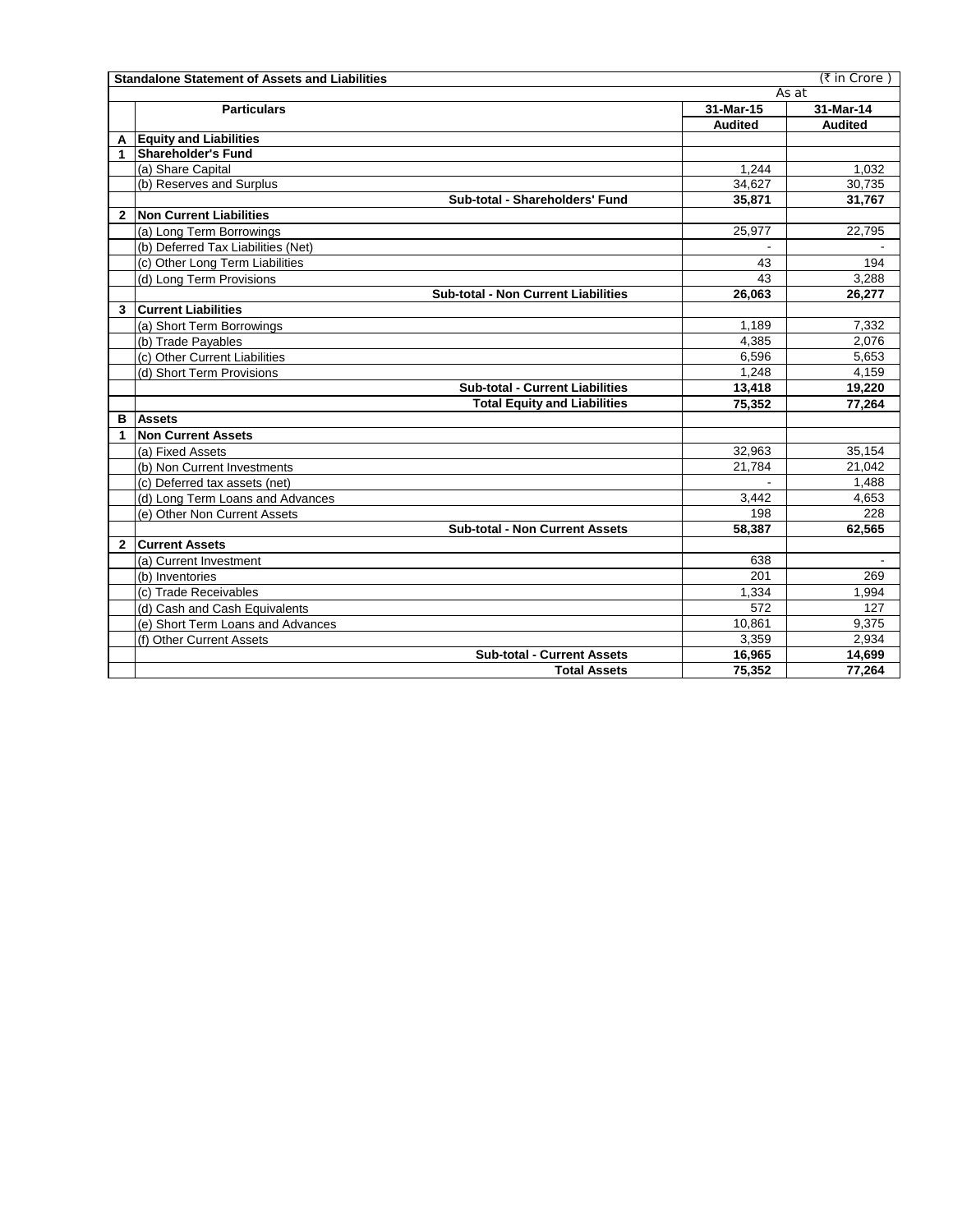## **Notes**

- 1. Figures of the previous period have been regrouped and reclassified, wherever required.
- 2. The Company has, on May 6, 2015, issued Senior Secured Notes of USD 300 million bearing 6.5% p.a. interest, with a maturity of  $5\frac{1}{2}$  years.
- 3. Pursuant to the Schemes of Arrangement ("the Schemes") sanctioned by the Hon'ble High Court of Judicature at Bombay, variation on account of changes in exchange rates including amortisation of the balance in "Foreign Currency Monetary Item Translation Difference Account (FCMITDA)" and depreciation consequent to addition of exchange differences to the cost of capitalised assets aggregating to  $\bar{\tau}$  156 crore and  $\bar{\tau}$  617 crore during the quarter and year ended March 31, 2015 respectively, have been met by withdrawal from General Reserves, leaving no impact on profit for the year ended March 31, 2015. The Company has, as permitted under the said Schemes, adjusted additional depreciation of  $\bar{\tau}$  294 crore and  $\bar{\tau}$  1,177 crore, arising on fair value of the assets, for the quarter and year ended March 31, 2015 respectively, by withdrawing an equivalent amount from General Reserve.
- 4. Pursuant to the Companies Act, 2013 (the Act) becoming effective from April 1, 2014, the Company has adopted, based on technical assessment, estimated useful life of fixed assets as stipulated under Schedule II to the Act, except in case of some of its telecommunication equipments, as legally advised and as permitted by the said Schedule, where, based on condition of such telecommunication equipments, regular maintenance schedule, material of construction and past experience.
- 5 a. During the quarter ended March 31, 2015, the Company has revised existing terms of lease of optic fibre cable availed from its subsidiary, as required in line with arm's length pricing, with effect from April 1, 2014. Accordingly, liabilities of  $\bar{\tau}$  4,328 crore for lease rent is reversed as an exceptional item and Deferred Tax Assets of  $\bar{\tau}$  1,488 crore has been reversed by the Company in Statement of Profit and Loss for the quarter under review.
	- b. Further, due to agreed reduction in yield of Preference Shares issued by a subsidiary, amount earlier recognised of  $\bar{\tau}$  1,359 crore is charged off as an exceptional item and  $\bar{\tau}$  262 crore for nine months ended 31<sup>st</sup> December, 2014 is reversed in other income in Statement of Profit and Loss for the quarter under review.
- 6. Expenses under the heads Selling and Distribution are net of recoveries of cost of  $\bar{\tau}$  699 crore incurred for and on behalf of Reliance Webstore Limited (RWSL), a wholly owned subsidiary of the Company. These costs pertain to the activities related to customer life cycle management undertaken by RWSL with effect from April 1, 2014. The amount comprises of  $\bar{\tau}$  329 crore pertaining to earlier quarters and accounted in the current quarter.